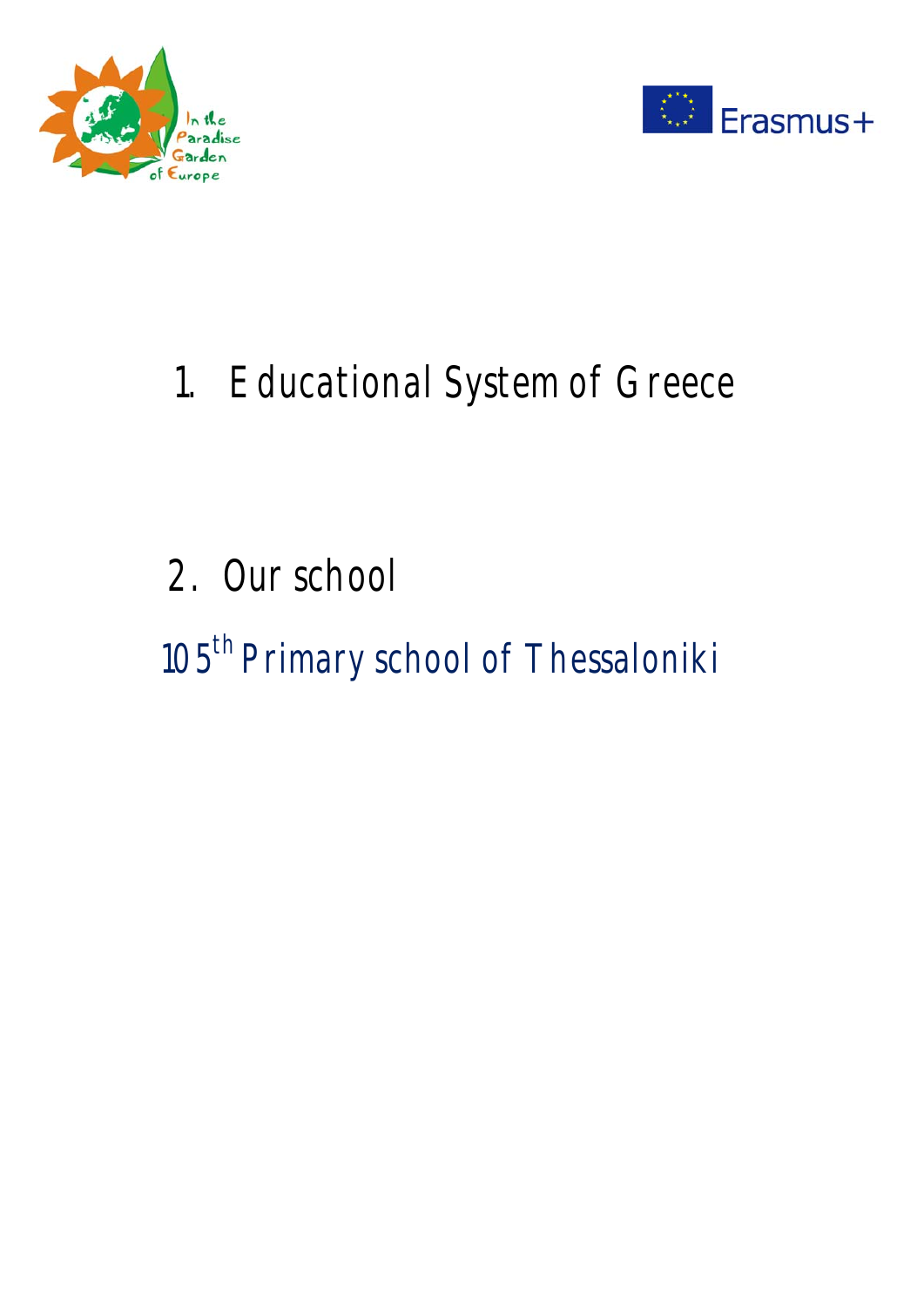#### **EDUCATIONAL SYSTEM OF GREECE**





#### **A short introduction**

The Greek Educational System consists of three successive levels: *Primary*, *Secondary* and *Tertiary* education level.

Education in Greece is compulsory for all children 5‐15 years old; namely, it includes Kindergarten, Primary (Dimotiko) and Lower Secondary (Gymnasio) Education.

The school life of the students can start from the age of 2.5 years (pre-school education) in institutions either private or public called "nursery schools" (crèches).

Attendance in Kindergartens (**Nipiagogeia) (ISCED 0)** is optional in first year (4years old) and obligatory at the age of five. Lasting one or two years, Kindergarten serves as a preparatory stage which contributes to integrating the children in the Primary school system. Nipiagogeia operate either independently or share premises with Primary Schools. Most Nipiagogeia are state-run, but there are also private ones. Attendance in state Nipiagogeia is provided free of charge. At the same time, All-day Kindergartens operate with an extended timetable (at least 8 hours per day).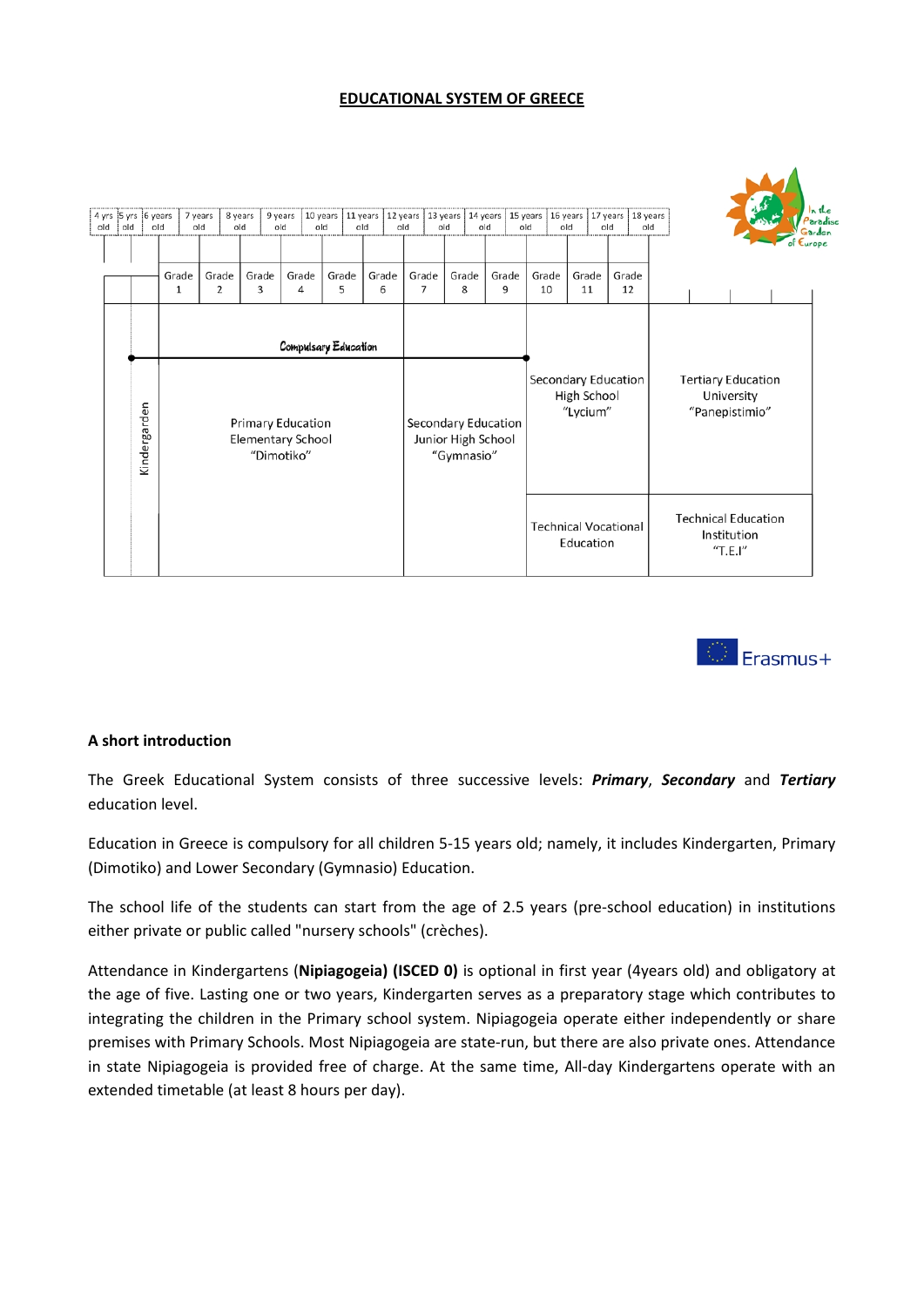#### **Primary level**

**Primary Education (ISCED 1)** is provided in Primary Schools **(Dimotiko)**, public or private. Public Primary Schools exist all over the country even in the most remote regions. Attendance at Primary Education (Dimotiko) is compulsory, lasts for six years (corresponding to six grades), and children are admitted at the age of 6. Public education and schoolbooks are provided free of charge. All-day primary schools are also in operation, with an extended timetable and an enriched Curriculum.

The basic goal of the Dimotiko (Primary school) is to ensure the children's all-round, harmonious and balanced mental and physical development.

Besides there are **special schools** and induction courses for children with special education needs. Finally, since 1996 is adopted **Multicultural Education** designed to meet the educational needs of social groups with a particular social, cultural or religious identity.

Primary school comes to an end on completion of the sixth class and the pupils are given a study certificate which is forwarded to the local Gymnasium by official channels so that they can continue their education there.

#### **Secondary level**

**Secondary Education** in Greece is divided into two levels: **compulsory** (lower) Secondary Education and **post‐compulsory** (upper) Secondary Education.

**Compulsory Secondary Education (ISCED2)** is provided in **Gymnasio**. Attendance in **Gymnasio** lasts for 3 years and addresses 12‐15 years old pupils. Education at Gymnasio level is designed to promote the pupils' all-round development with reference to the abilities which they have at that age and the demands which life puts on them.

Assessment is based on day to day oral tests and the general involvement of the pupil in the learning process, on short written tests, on written tests given without warning during the school year and, finally, on written examinations at the end of the school year. At the end of the school year pupils who fail certain subjects must take a repeat examination in September. Pupils leaving the Gymnasiums are given a leaving certificate which entitles them to move on to higher‐level secondary education.

**Post‐compulsory (Upper) Secondary Education (ISCED 3)** according to the reform of 1997, involves two types of schools: **Eniaio Lykeio** (Unified Lyceum) and **TEE** (Technical Vocational Educational School). The duration of studies in Lykeia is three years and in the Technical Vocational Educational Schools (TEE) two years (a' level) or three years (b' level). Mutual student transfer from one type of school to the other is possible, while mutual shifts from one type to the other do occur. Apart from day Secondary Schools there is also **Esperino** (Evening) Gymnasio, Lykeio and TEE.

The Ministry of Education has overall responsibility for course development and approval, and also supervises most of these schools. Certain TEE is supervised by the Ministry of Health and Welfare, the Ministry of Agriculture and the Ministry of Development. These TEE provide vocational training and education in specializations corresponding to the relative ministries. There is also private TEE.

In parallel with ordinary primary and secondary level education schools there are also **special pre‐school, primary, lower level secondary and higher level secondary education schools** for special groups of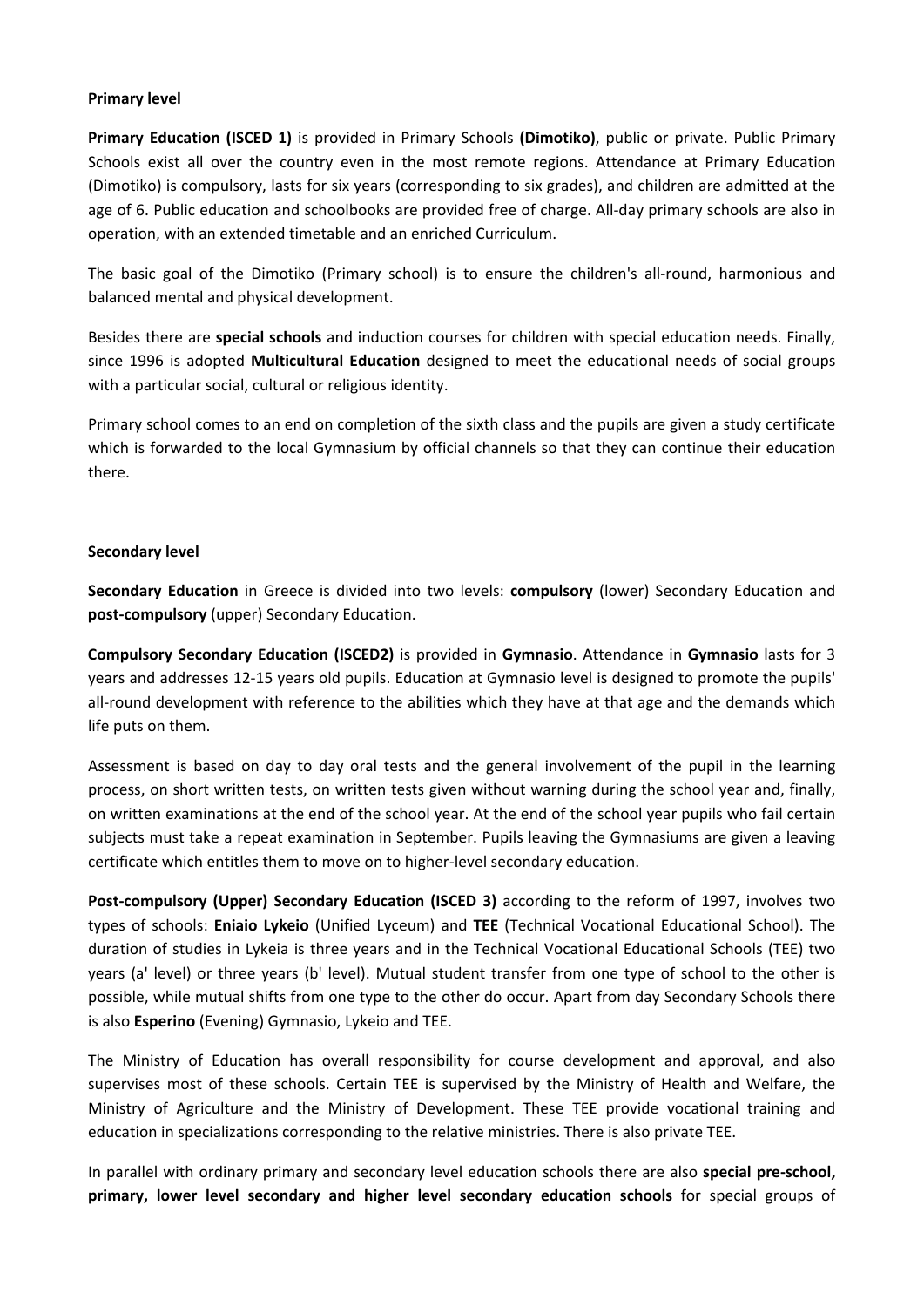students, 26 intercultural schools operate for foreigners and ex-patriates pupils, 232 minority schools for pupils from the Muslim minority of Thrace and around 250 independent special schools operate for children with special needs. In the upper levels of secondary education there are equivalent "Pilot" schools in operation (in co-operation with universities), "Music" schools (with emphasis on music) and "Ecclesiastical" schools (with emphasis on religious education) and "Sports Departments" (with emphasis on sports).

In State compulsory and post-compulsory Secondary Education schools, attendance is free of charge and text books are distributed free of charge by the state.

**Post‐compulsory Secondary Education** also includes the **Vocational Training Institutes (IEK)**, which provide formal but unclassified level of education **(ISCED 4)**. These Institutes are not classified as an educational level, because they accept both Gymnasio (lower secondary school) and Lykeio (upper secondary school) graduates according to the relevant specializations they provide.

Compared with courses at Technical Vocational Schools (TEE), IEK courses are work oriented and linked to the demands of the labor market. They are designed by tripartite teams of experts (state, employers and employees). Trainees are provided with a certificate of vocational training, which gives them the right to participate in the final accreditation examinations.

#### **Tertiary level**

**Tertiary education (ISCED 5)** is provided in two parallel sectors: the university sector and the higher technological sector. Courses at tertiary level institutes last for 8‐12 semesters. Students are admitted to these Institutes according to their performance at national level examinations taking place at the third grade of Lyceum. **Postgraduate courses** (**ISCED 6**) are also available at Tertiary education level.

**University Education:** The mission of University Education is to ensure a high level of theoretical and all‐ round training for the future scientific workforce. The University Education system includes the Universities (AEI), the Polytechnics, the Higher Fine Arts Institute and the Hellenic Open University.

**Higher Technological Education:** The role of Higher Technological Education, which includes Technological Education Institutes (TEI), is to contribute to the country's development and to progress in the fields of science and applied research. The focus is on the absorption and transfer of scientific data into the production process. The courses are more practically oriented than in the Universities. Higher Technological Education also includes ASPAITE, the Higher School of Pedagogical and Technical Education. studies. Graduates of a Master course or a diploma study are entitled to enrol in doctoral studies at universities.

**Higher Education (non University):** The Higher Education System also includes various institutes which provide vocational training in the field of religion, art, tourism, the navy, the army and public order. More specifically, these include the Higher Ecclesiastical Institutes, the Merchant Marine Academy, the Higher Institute of Dance and Dramatic Art, the Higher Tourist Training Institutes, the Ηigher NCO Institutes of the Ministry of National Defence, and the Police Academy.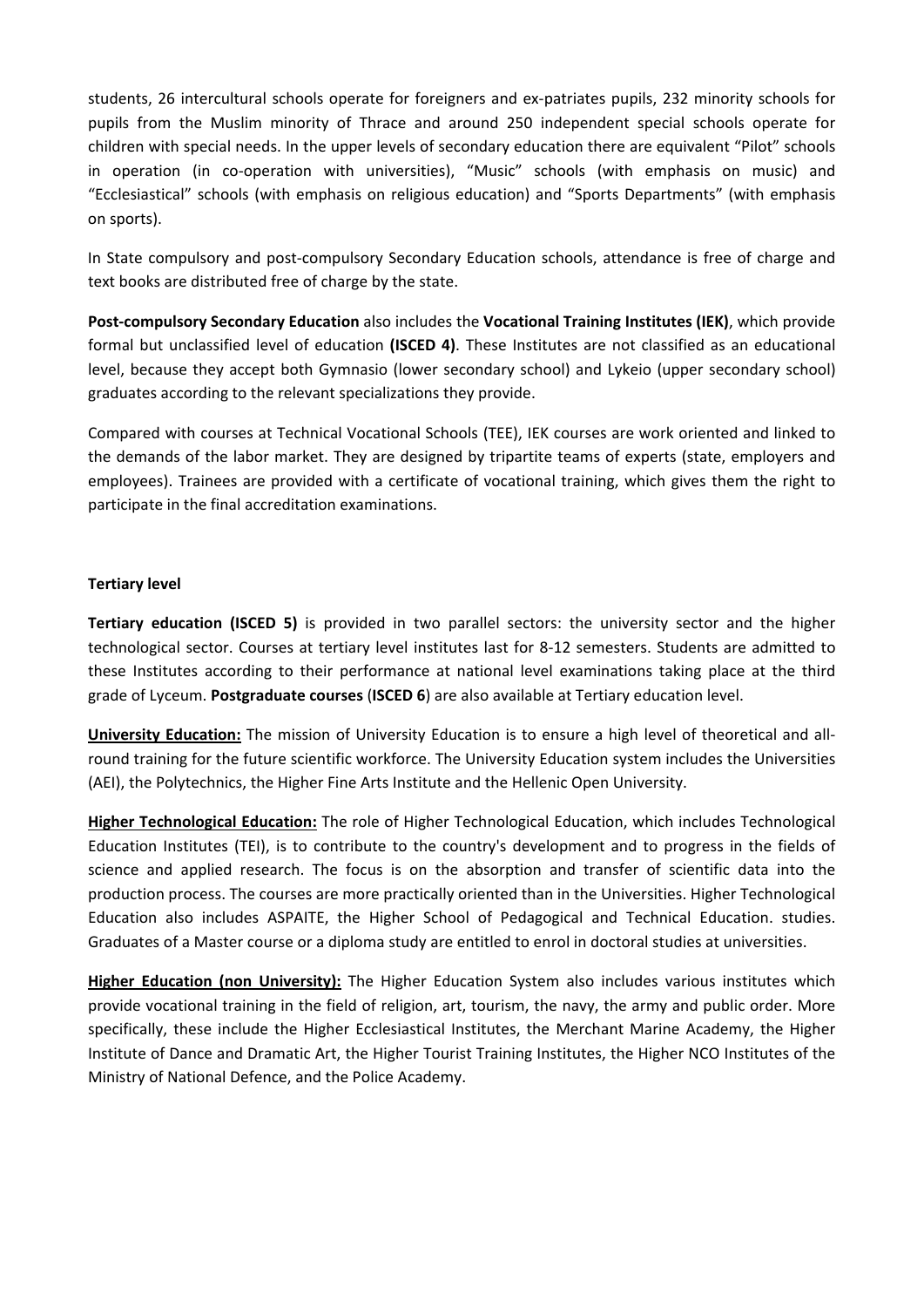# **Our School – 105th Primary School of Thessaloniki**

Our school is the largest school in the city of **Thessaloniki** (in number of students) and it's located at the north-east part of the city in the suburb of Ano Toumpa, next to the Seih-sou forest, below ring road of Thessaloniki at Exit 10, at latitude 40.61 north and longitude 22.98 east (http://105dim‐thess.thess.sch.gr/map.htm)



Established in 1986 as a six class school, nowadays operates with 18 classes (3 in each Grade) in morning school, 2 integrated classes (students with disabilities) and 3 classes in afternoon school.



Front view of our school